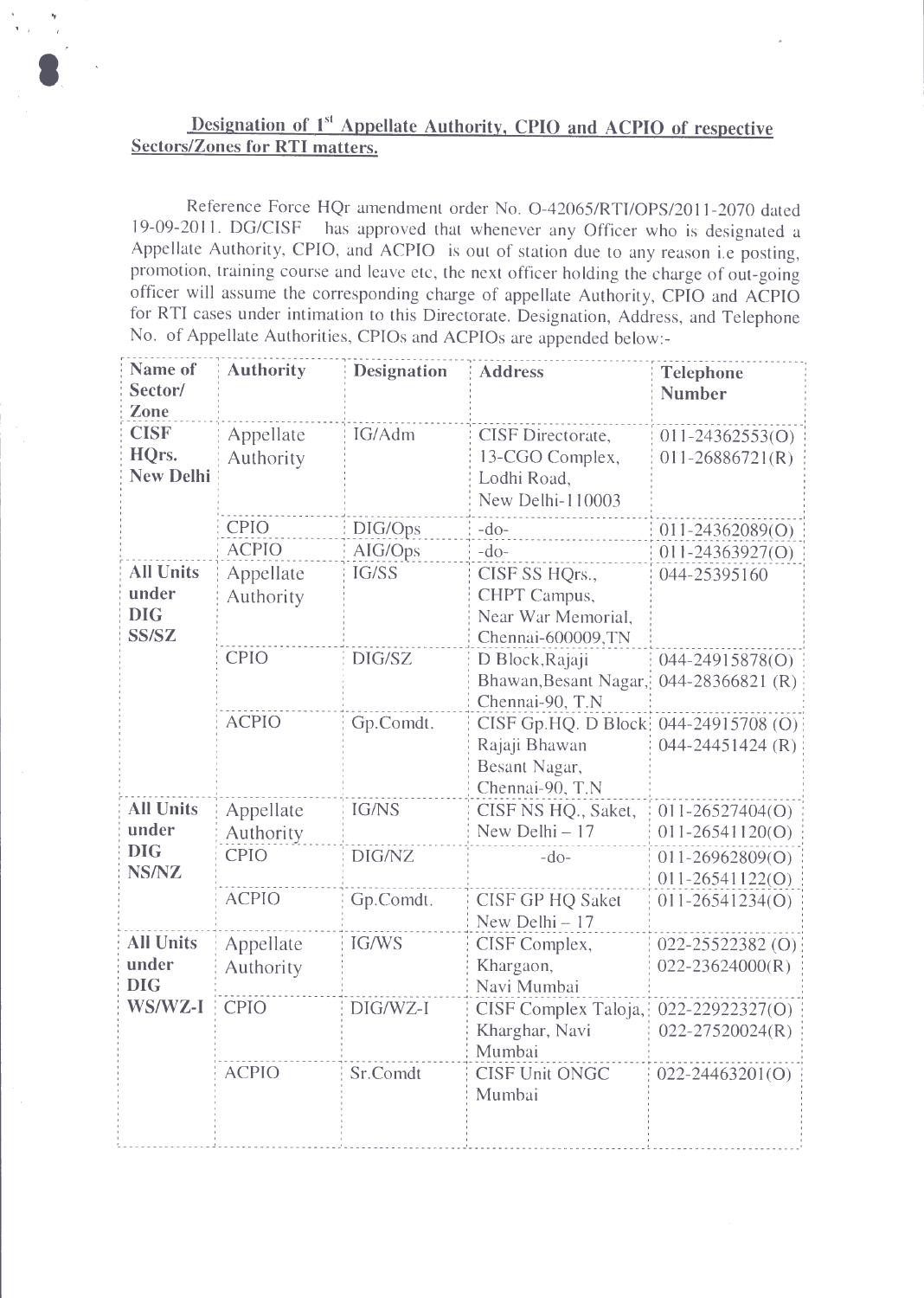| <b>All Units</b><br>under<br><b>DIG</b><br>WS/WZ-<br>$\mathbf{I}$ | Appellate<br>Authority                                                                                                                                                       | IG/WS                  | CISF Complex,<br>Khargaon,<br>Navi Mumbai                                                             |                        |
|-------------------------------------------------------------------|------------------------------------------------------------------------------------------------------------------------------------------------------------------------------|------------------------|-------------------------------------------------------------------------------------------------------|------------------------|
|                                                                   | <b>CPIO</b>                                                                                                                                                                  | DIG/WZ-II              | <b>CISF</b><br>WZ-II,<br>HQ<br>3rd<br>Bhilai,<br>Near<br>Res.Bn., Uttai, Distt;<br>Durg, Chhatisgarh. | $0788 - 2673999(O)$    |
| <b>All Units</b><br>under<br><b>DIG</b>                           | Appellate<br>Authority                                                                                                                                                       | <b>IG/ES</b>           | CISF Complex, New<br>Patliputra Colony,<br>Patna -800013, Bihar                                       | $0612 - 2273501$ (O)   |
| <b>ES/EZ</b>                                                      | <b>CPIO</b>                                                                                                                                                                  | DIG/EZ                 | $-do-$                                                                                                | $0612 - 2273423$ (O)   |
|                                                                   | <b>ACPIO</b>                                                                                                                                                                 | Gp.Comdt               | $-do-$                                                                                                | $0612 - 2261235(0)$    |
|                                                                   | Appellate<br>Authority                                                                                                                                                       | <b>IG/NES</b>          | NES HQ Kolkata,<br>Premises No.553,<br>East Kol Township,<br>Kolkata - 107, WB                        | 033-2440638            |
|                                                                   | <b>CPIO</b>                                                                                                                                                                  | <b>DIG/NEZ</b>         | NEZ HQ Kolkata,<br>Premises No.553,<br>East Kol Township,<br>Kolkata – 107, WB                        | 033-2440684            |
|                                                                   | <b>ACPIO For</b><br>NES & NEZ HQ.                                                                                                                                            | <b>AIG/NEZ</b>         | $-DO$                                                                                                 | 033-24430685           |
|                                                                   | <b>ACPIO For</b><br>Gp. HQ.<br>Kolkata,<br><b>IOC</b> Haldia,<br><b>BRBNMPL</b><br>Salboni,<br><b>FCI New</b><br>Jalpaigudi,<br>DVC HQr.<br>Kolkata,<br>ZOW Kasba<br>Kolkata | Gp. Comdt.<br>Kolkata  | Gp. HQ. Kolkata,<br>Premises No.553,<br>East Kol Township,<br>Kolkata $-107$ , WB                     | $033 - 2443 - 1190(0)$ |
|                                                                   | <b>ACPIO For</b><br>Gp. HQ.<br>Guwahati,<br><b>IOC</b> Guwahati,<br>NPM Jagiroad,<br><b>CPM</b><br>Panchgram,<br><b>NHPCL</b><br>Subansiri,<br>NRL N, garh,<br>SBSS Salakati | Gp. Comdt.<br>Guwahati | Gp. HQ. Guwahati,<br>11 MRD Road,<br>Bamunimaidan<br>GHY-781021<br>Dist- Kamrup, Assam                | $0361 - 2656655$ (O)   |

 $\frac{1}{\sqrt{2}}$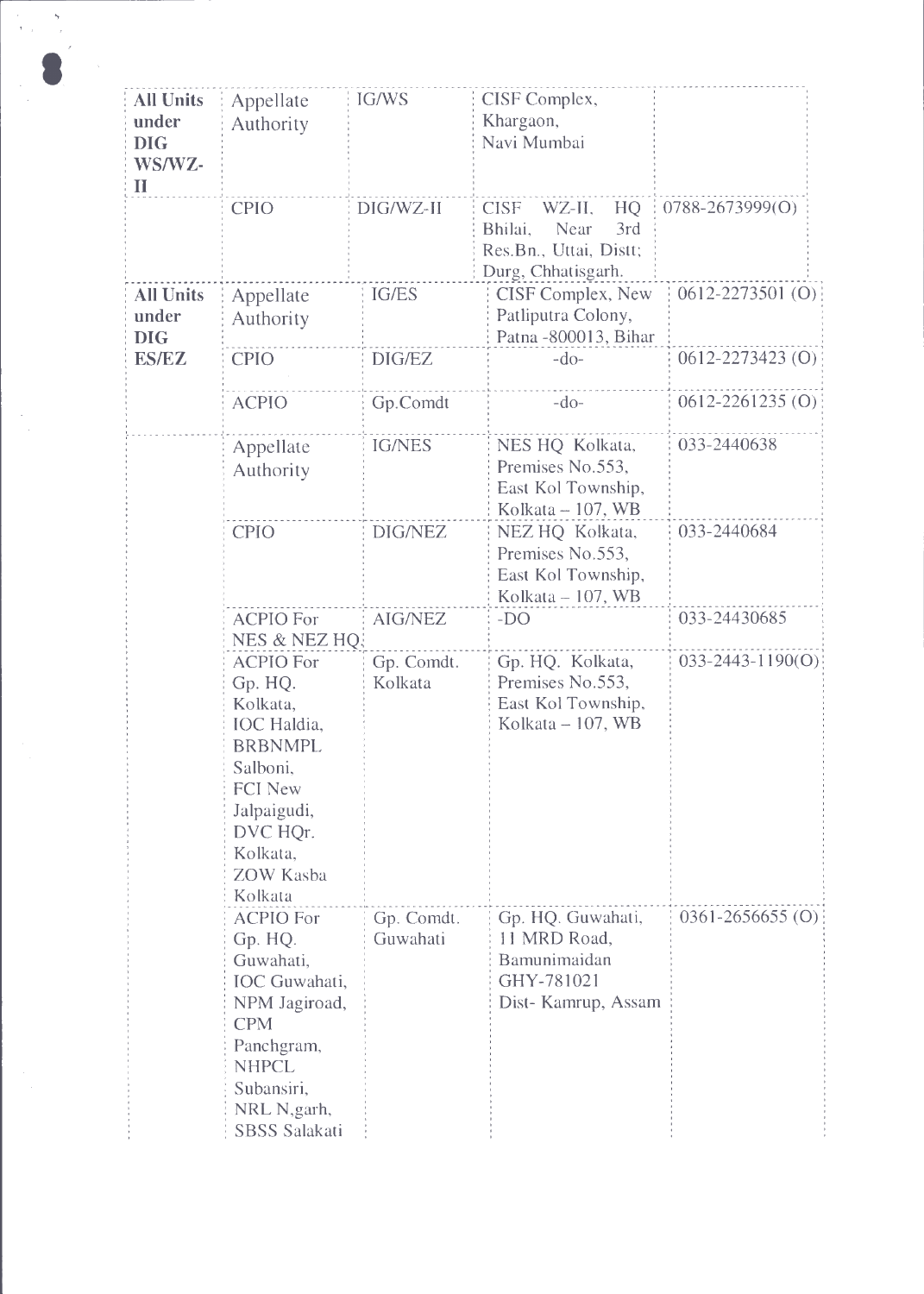| DSP Durgapur,<br><b>NSPCL</b>                                      | Sr. Comdt<br><b>DSP</b> Durgapur | DSP Durgapur,<br>Post-Durgapur,                                                   | 0343-2582743 (O)                                         |
|--------------------------------------------------------------------|----------------------------------|-----------------------------------------------------------------------------------|----------------------------------------------------------|
| Durgapur                                                           |                                  | Distt-Burdwan,<br>WB-713203                                                       |                                                          |
| ONGC Jorhat,<br><b>DHEP</b> Doyang                                 | Sr. Comdt.<br><b>ONGC Jorhat</b> | ONGC Jorhat,<br>PO- ONGC Complex,<br>Chinamara,<br>Distt- Jorhat, Assam<br>785001 | 0376-2360003 (O)                                         |
| OIL Duliajan,<br><b>OPS</b><br>Noonmati,<br><b>BVFCL</b><br>Namrup | Comdt./OIL<br>Duliajan           | OIL Duliajan,<br>PO-Duliajan,<br>Distt-<br>Dibrugarh,<br>Assam-786602             | $0374 - 2800432(0)$                                      |
| <b>ONGC Nazira,</b><br><b>LPG GAIL</b><br>Lakwa                    | Comdt/ONGC<br>Nazira             | <b>ONGC</b> Nazira,<br>PO-Nazira,<br>Distt-Sivsagar,<br>Assam-785685              | 0377-2252-356(O)                                         |
| KoPT Kolkata   Comdt/KoPT                                          | Kolkata                          | KoPT Kolkata,<br>New Traffic Building<br>40 CGR Road,<br>Kolkata-43               | 033-24397359 (O)<br>033-24397359 (F)                     |
| <b>HDC</b> Haldia                                                  | Comdt,/HDC<br>Haldia             | HDC Haldia,<br>PO-<br>Chiranjibpur,<br>Distt-<br>Midnapur,<br>WB-721604           | $03224 - 252229$ (O)<br>03224-252229 (F)                 |
| <b>DTPS</b><br>Durgapur,<br>MTPS Mejia,<br><b>MAMC</b><br>Durgapur | Comdt/DTPS<br>Durgapur           | DTPS Durgapur,<br>PO-Durgapur,<br>Distt-Burdwan, WB<br>713207                     | $0343 - 2590954$ (O)                                     |
| <b>ECL</b> Seetalpur                                               | Comdt/ECL<br>Seetalpur           | ECL Seetalpur,<br>PO-Dishergarh,<br>Distt-Burdwan,<br>WB-713333                   | 0341-2510423 (O)<br>0341-2510423 (F)                     |
| FSTPP Farakka Comdt/FSTPP                                          | Farakka                          | <b>FSTPP</b><br>Farakka,<br>PO- Nabarun,<br>Distt-<br>Mursidabad,<br>WB-743236    | 03512-22690/<br>226901/226902(O)<br>$03512 - 226901$ (F) |
| FBP Farakka                                                        | Comdt/FBP<br>Farakka             | FBP Farakka,<br>PO- Khejuriaghat,<br>Distt-Malda, WB<br>732127                    | 03512-224286 (O)<br>09933479675 (O)                      |

 $\frac{1}{2}$ 

 $\frac{1}{\sqrt{2}}$ 

 $\frac{1}{\sqrt{2}}$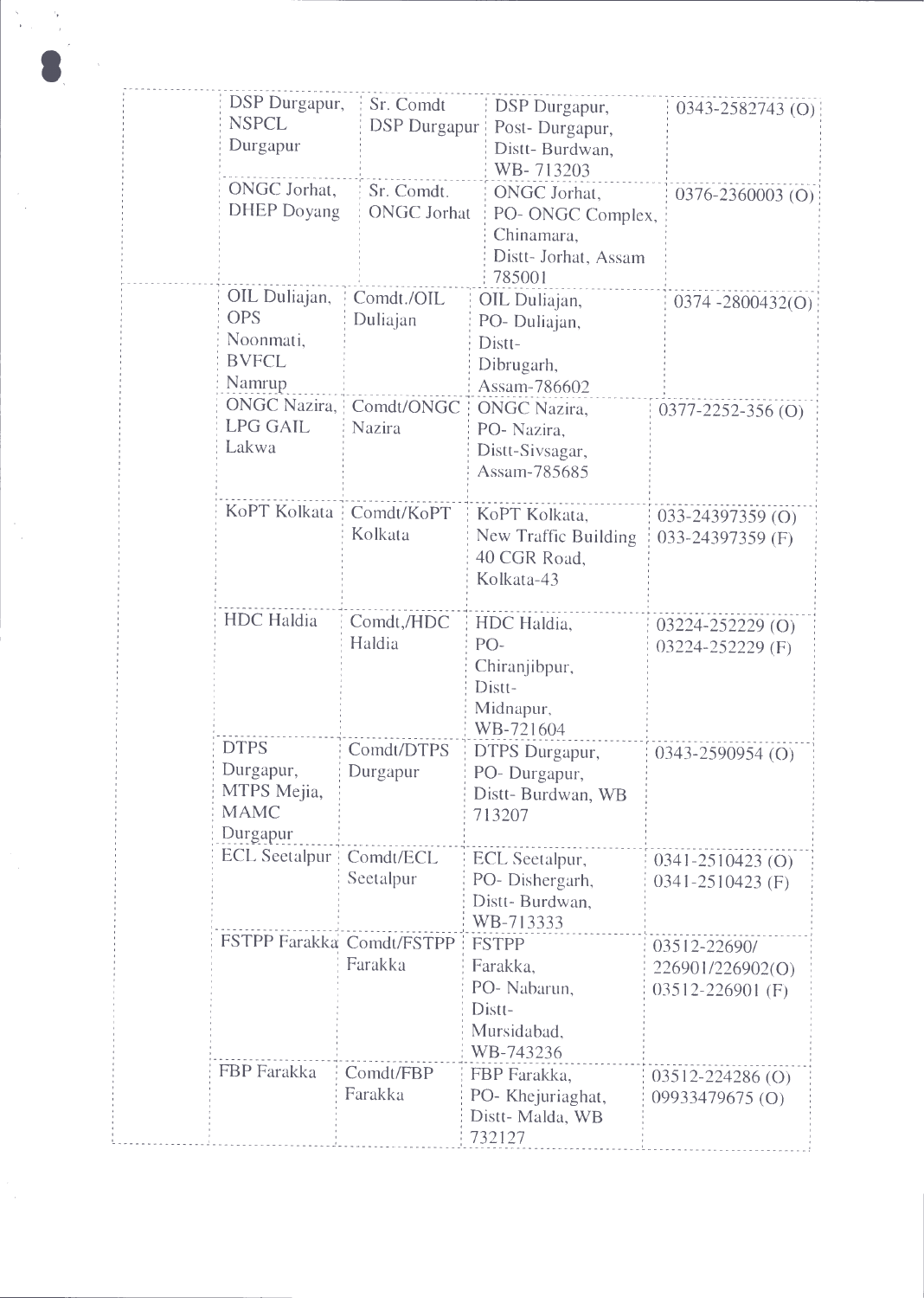|                  | <b>BRPL</b>        |                          |                             |                     |
|------------------|--------------------|--------------------------|-----------------------------|---------------------|
|                  | Bongaigaon         | Comdt/BRPL<br>Bongaigaon | BRPL Bongaigaon,            | 03664-253923 (O)    |
|                  |                    |                          | PO- Dhaligaon,              | 03664-241044 (F)    |
|                  |                    |                          | Distt- Chirang, Assam       |                     |
|                  | <b>ISP Burnpur</b> | Dy. Comdt/ISP            | ISP Burnpur,                | 0341-2240643 (O)    |
|                  |                    | <b>Burnpur</b>           | PO-Burnpur,                 |                     |
|                  |                    |                          | Distt-Burdwan, WB<br>713325 |                     |
| <b>NISA</b>      |                    |                          |                             |                     |
| <b>HYD</b>       | Appellate          | IG                       | NISA, CISF Hakimpet         | 040-27773601(O)     |
|                  | Authority          |                          | Hyderabad-500078            | 040-27872999(O)     |
|                  |                    |                          | A.P                         | $040-27773602(R)$   |
|                  |                    |                          |                             | 040-27862999(R)     |
|                  | <b>CPIO</b>        | <b>DIG</b>               | $-DO-$                      | 040-27773611(O)     |
|                  |                    |                          |                             | 040-27871712(O)     |
|                  |                    |                          |                             | $040 - 27773612(R)$ |
|                  |                    |                          |                             | 040-27862773(R)     |
|                  |                    |                          |                             |                     |
|                  | <b>ACPIO</b>       | Comdt.                   | $-DO-$                      | 040-27773605(O)     |
|                  |                    |                          |                             | 040-27773606(R)     |
|                  |                    |                          |                             | $040 - 27862606(R)$ |
|                  |                    |                          |                             | 09989050707(M)      |
| <b>FSTI HYD</b>  | Appellate          | IG                       | NISA, CISF Hakimpet         | 040-27773601(O)     |
|                  | Authority          |                          | Hyderabad-500078            | 040-27872999(O)     |
|                  |                    |                          | A.P                         | 040-27773602(R)     |
|                  |                    |                          |                             | 040-27862999(R)     |
|                  | <b>CPIO</b>        | <b>DIG</b>               | FSTI, CISF NISA             | 040-27773308(O)     |
|                  |                    |                          | Campus                      | 040-27861685(0)     |
|                  |                    |                          | Hakimpet                    | $040 - 27773608(R)$ |
|                  |                    |                          | Hyderabad-500078            | $040 - 27861695(R)$ |
|                  |                    |                          | A.P                         |                     |
|                  | <b>ACPIO</b>       | Comdt./Fire              | $-DO-$                      | 040-27773615(O)     |
|                  |                    |                          |                             | 040-27862133(O)     |
|                  |                    |                          |                             | 040-27773616(R)     |
|                  |                    |                          |                             |                     |
| All units        | Appellate          | IG/SS                    | CISF SS HQrs.,              |                     |
| under            | Authority          |                          | CHPT Campus,                | 044-25395160 (O)    |
| DOS HQ.          |                    |                          | Near War Memorial,          |                     |
| <b>Bangalore</b> |                    |                          | Chennai-600009              |                     |
|                  | <b>CPIO</b>        | <b>DIG</b>               |                             |                     |
|                  |                    |                          | DOS HQ, Antariksh           | 080-23415247 (O)    |
|                  |                    |                          | Bhavan, New BEL Rd.         | 080-23568559 (R)    |
|                  |                    |                          | Bangalore -94,              |                     |
|                  | <b>ACPIO</b>       |                          | Karnataka                   |                     |
|                  |                    | Asstt. Comdt.            | $-do-$                      | 080-22172242(O)     |
|                  |                    |                          |                             | 080-23458694(R)     |

8

 $\hat{\boldsymbol{\beta}}$ 

 $\frac{1}{\sqrt{2}}$ 

 $\frac{d}{dt}\frac{d\phi}{dt} = \frac{1}{2\pi}\frac{d\phi}{dt}$ 

 $\frac{1}{\sqrt{2}}$ 

 $\begin{bmatrix} 1 \\ 1 \end{bmatrix}$ 

 $\left\vert \cdot\right\vert$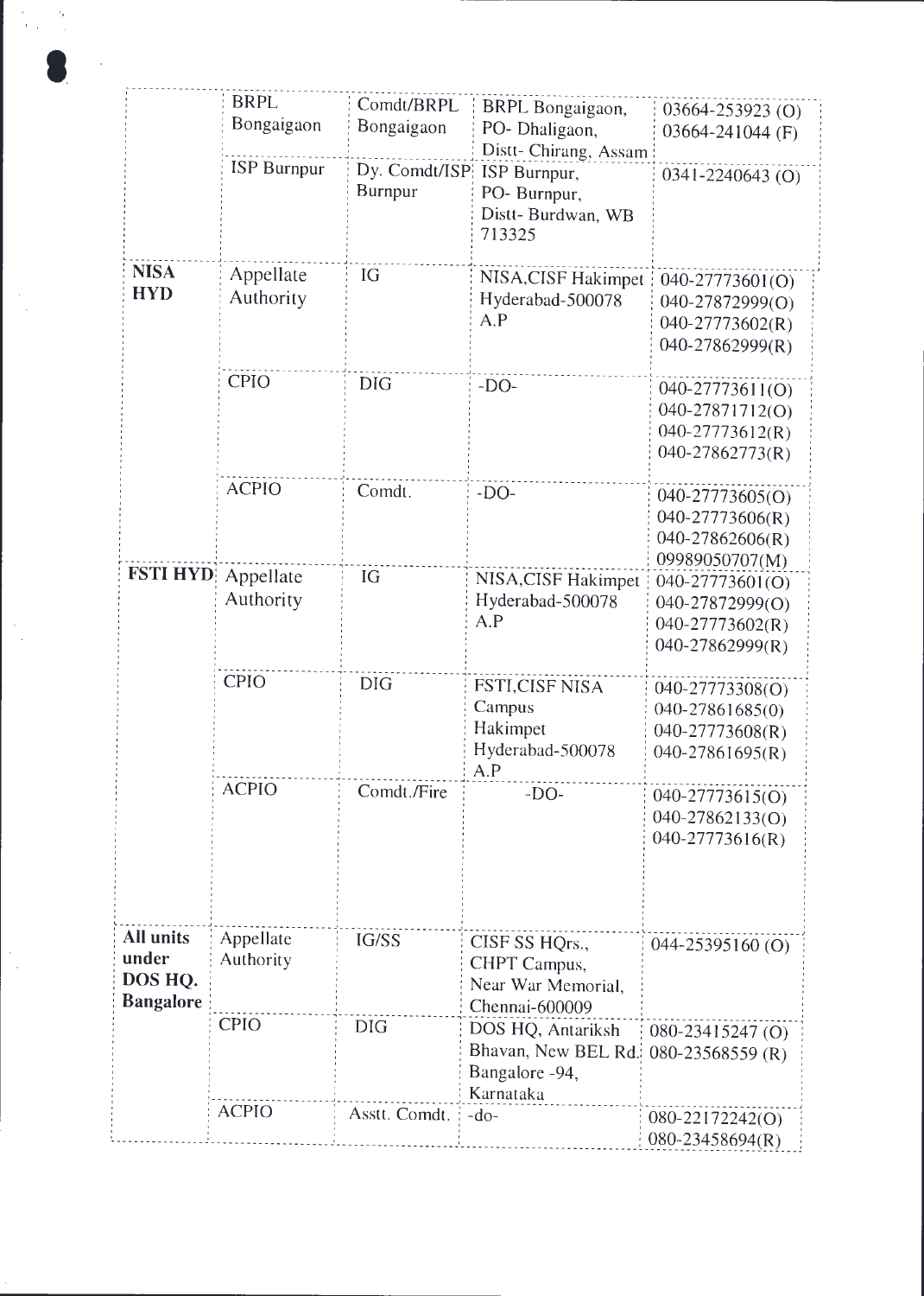| <b>DAE</b><br><b>UNITS</b>   | Appellate<br>Authority | IG/WS          | CISF Complex,<br>Khargaon,<br>Navi Mumbai                                         | 022-25522382(O)<br>$022 - 23624000(R)$                                     |
|------------------------------|------------------------|----------------|-----------------------------------------------------------------------------------|----------------------------------------------------------------------------|
|                              | <b>CPIO</b>            | <b>DIG/DAE</b> | CISF, Post-ECL, NFC<br>Hyd.-500062, AP                                            | 040-27120226(O)<br>09440816985 (M)                                         |
|                              | <b>ACPIO</b>           | <b>AIG</b>     | $-DO-$                                                                            | 040-27126172<br>040-27184161                                               |
| <b>RTC</b><br><b>Barwaha</b> | Appellate<br>Authority | IG             | NISA, CISF Hakimpet<br>Hyderabad-500078<br>A.P                                    | 040-27773601(O)<br>040-27872999(O)<br>$040-27773602(R)$<br>040-27862999(R) |
|                              | <b>CPIO</b>            | <b>DIG</b>     | CISF RTC Barwaha,<br>PO- Dariya Mahal,<br>Distt.- Khargone,<br>$(MP) - 451115$    | 07280-227307(O)<br>$07280 - 224306(R)$                                     |
|                              | <b>ACPIO</b>           | Commandant     | $-do-$                                                                            | 07280-222899(O)                                                            |
| RTC Bhilai Appellate         | Authority              | IG             | NISA, CISF Hakimpet<br>Hyderabad-500078<br>A.P                                    | 040-27773601(O)<br>040-27872999(O)<br>040-27773602(R)<br>040-27862999(R)   |
|                              | <b>CPIO</b>            | <b>DIG</b>     | <b>CISF RTC Bhilai</b><br>Post.Utai, Dist.Durg<br>Uttaranchal                     | 0788-2673827<br>0788-2673653                                               |
|                              | <b>ACPIO</b>           | Commandant     | <b>CISF 3RB Bhilai</b><br>Post.Utai,Dist.Durg<br>Uttaranchal                      | 0788-2673997                                                               |
| <b>RTC</b><br>Arakkona<br>m  | Appellate<br>Authority | IG             | NISA, CISF Hakimpet<br>Hyderabad-500078<br>A.P                                    | 040-7773601(O)<br>040-7872999(O)<br>$040 - 7773602(R)$<br>040-7862999(R)   |
|                              | <b>CPIO</b>            | <b>DIG</b>     | <b>CISF RTC Arakkonam</b><br>Post-Suraksha Campus<br>Dist. Vellore,<br>T.N-631152 | $04177 - 246400(O)$<br>$04177 - 246608(R)$                                 |
|                              | <b>ACPIO</b>           | Asstt.Comdt.   | $-do-$                                                                            | 04177-246300<br>Ext.236(O)<br>$Ext - 249(R)$                               |
| <b>RTC</b><br><b>DEOLI-I</b> | Appellate<br>Authority | IG             | NISA, CISF Hakimpet<br>Hyderabad-500078<br>A.P                                    | 040-27773601(O)<br>040-27872999(O)<br>$040-27773602(R)$<br>040-27862999(R) |

 $\frac{1}{\sqrt{2}}$ 

 $\frac{1}{2}$ 

 $\cdot$  $\frac{1}{2}$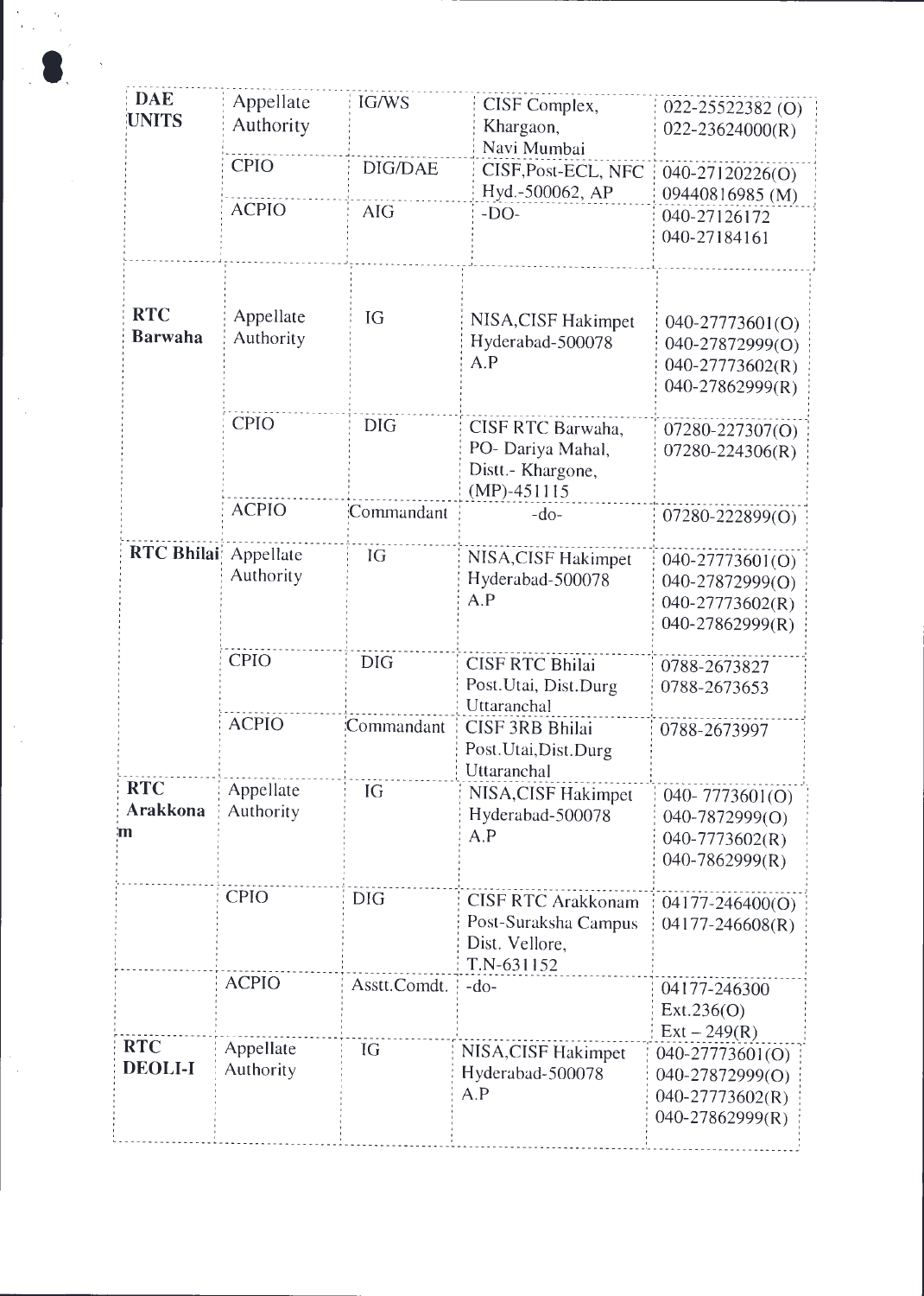|                              | <b>CPIO</b>            | DIG/Princip<br>ΙaΙ               | <b>CISF RTC-I Deoli</b><br>Post. Deoli, Rajasthan<br>PIN -304804    | $01434 - 232040(0)$                                                      |
|------------------------------|------------------------|----------------------------------|---------------------------------------------------------------------|--------------------------------------------------------------------------|
|                              | <b>ACPIO</b>           | <b>AC</b>                        | <b>CISF RTC-I Deoli</b><br>Post. Deoli, Rajasthan<br>PIN-304804     | 01434-232088<br>Ext.205(0)                                               |
| <b>RTC-II</b><br>Deoli       | Appellate<br>Authority | IG                               | NISA, CISF Hakimpet<br>Hyderabad-500078<br>A.P                      | 040-27773601(O)<br>040-27872999(O)<br>040-27773602(R)<br>040-27862999(R) |
|                              | <b>CPIO</b>            | Sr. Comman<br>dant/<br>Principle | <b>CISF RTC-II</b><br>Deoli.<br>Distt.- Tonk,<br>(Rajasthan)-304804 | 01434-230544(O)<br>$01434 - 231888(R)$                                   |
|                              | <b>ACPIO</b>           | Dy. Comman!<br>dant              | $-do-$                                                              | $01434 - 232955(0)$                                                      |
| <b>RTC</b><br><b>Mundali</b> | Appellate<br>Authority | IG                               | NISA, CISF Hakimpet<br>Hyderabad-500078<br>A.P                      | 040-27773601(O)<br>040-27872999(O)<br>040-27773602(R)<br>040-27862999(R) |
|                              | <b>CPIO</b>            |                                  | Commandant: CISF KRTC Mundali<br>Dist. Cuttack<br>Orissa            | 0671-2879562                                                             |
|                              | <b>ACPIO</b>           | Dy.<br>Commandant                | $-do-$                                                              | 0671-2879562<br>(Ext. 207)                                               |

 $\frac{1}{\left\vert \mathcal{F}_{\mathcal{A}}\right\vert _{2}}$ 

 $\frac{1}{\sqrt{2}}$ 

 $\frac{1}{\sqrt{2}}$ 

 $\frac{1}{2}$ 

 $\frac{1}{\sqrt{2}}$ 

 $\gamma_{\rm c}$ 

 $\bullet$ 

 $\frac{1}{2}$ 

| <b>RES BN</b><br>$1st$ Barwah<br>3 <sup>rd</sup> Bhilai | Appellate<br>Authority | IG/WS        | CISF Complex,<br>Khargaon,<br>Navi Mumbai                        | 022-25522382 (O)<br>$022 - 23624000(R)$    |
|---------------------------------------------------------|------------------------|--------------|------------------------------------------------------------------|--------------------------------------------|
|                                                         | <b>CPIO</b>            | DIG/WZ       | CISF Complex Taloja,<br>Kharghar, Navi<br>Mumbai                 |                                            |
|                                                         | <b>ACPIO</b>           | Sr.Comdt     | <b>CISF Unit ONGC</b><br>Mumbai                                  | $022 - 24463201(0)$                        |
| <b>RES BN</b><br>$2nd$ Ranchi                           | Appellate<br>Authority | IG/ES        | CISF Complex, New<br>Patliputra Colony,<br>Patna - 800013, Bihar | 0612-2273501 (O)                           |
|                                                         | <b>CPIO</b>            | DIG/EZ       | $-do-$                                                           | $0612 - 2273423$ (O)                       |
|                                                         | <b>ACPIO</b>           | Gp.Comdt.    | $-do-$                                                           | $0612 - 2261235$ (O)                       |
|                                                         | Appellate<br>Authority | <b>IG/NS</b> | CISF NS HQ., Saket,<br>New Delhi - 17                            | $011 - 26527404(O)$<br>$011 - 26541120(O)$ |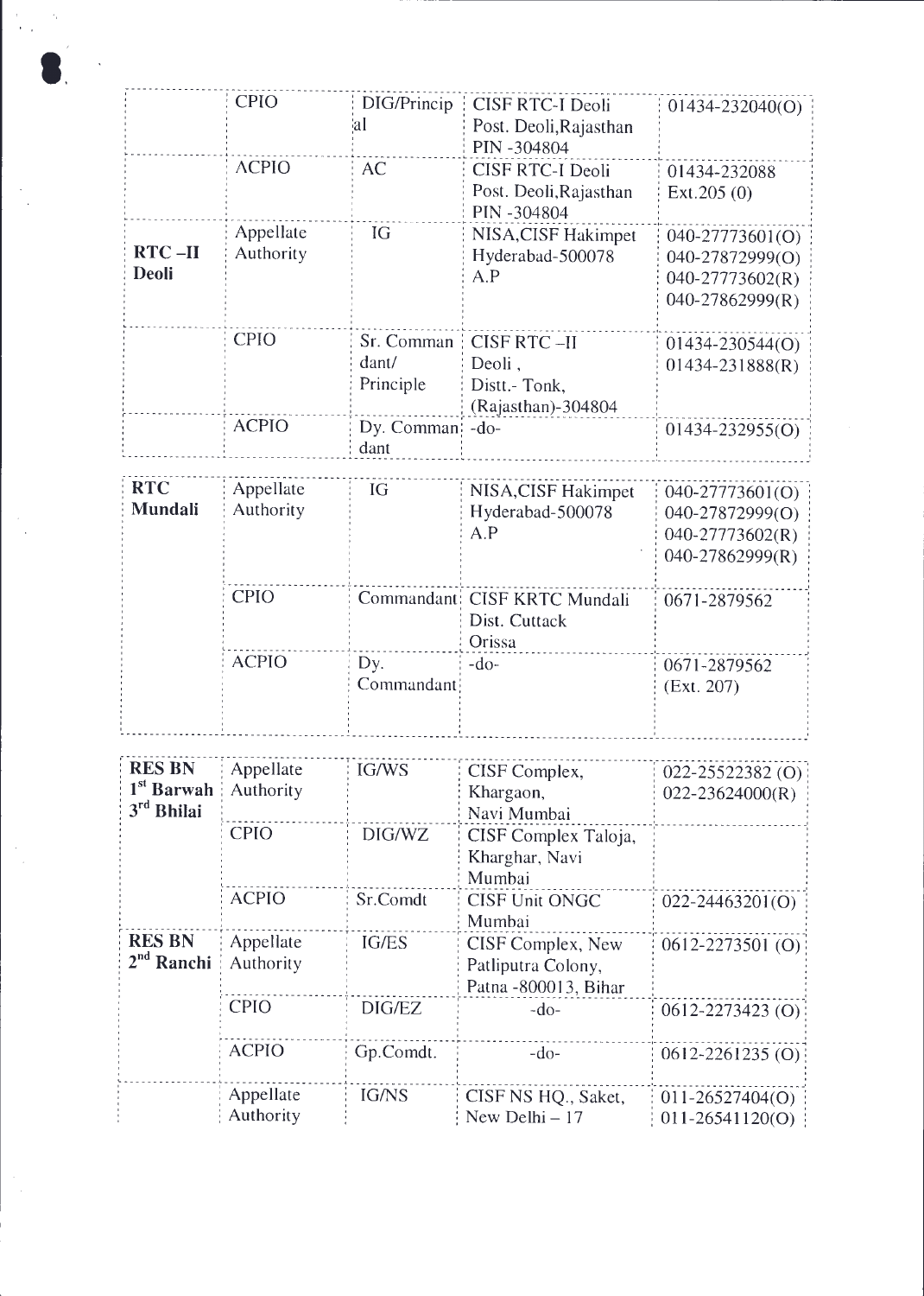| $5th$ GZbad $\leq$ CPIO                                  | DIG/NZ | CISF NZ HQ., Saket,          | $\mid$ 011-26962809(O) $\mid$ |
|----------------------------------------------------------|--------|------------------------------|-------------------------------|
| $\frac{1}{2}$ <sup>th</sup> Kistwar <sup>1</sup>         |        | : New Delhi – 17             | $\frac{1}{2}$ 011-26541122(O) |
| $\frac{1}{2}$ 8 <sup>th</sup> Jaipur $\frac{1}{2}$ ACPIO |        | Gp.Comdt. CISF GP HQ Saket   | $\pm 011 - 26541234(0)$       |
|                                                          |        | $\frac{1}{2}$ New Delhi – 17 |                               |

 $\label{eq:2} \begin{array}{l} \alpha_{1}^{(2)} = -2\alpha_{1} \\ \alpha_{2}^{(2)} = -2\alpha_{2} \\ \alpha_{3}^{(2)} = -2\alpha_{3} \end{array}$ 

 $\label{eq:2} \frac{d\mathcal{L}_{\text{max}}}{d\mathcal{L}_{\text{max}}}\leq 1.$ 

| <b>AIRPORT</b><br>New Delhi                 | Appellate<br>Authority | IG/APS           | CISF Directorate,<br>13-CGO Complex,<br>Lodhi Road,<br>New Delhi-110003 | $011 - 24368035(O)$<br>$011 - 26530999$ (R)   |
|---------------------------------------------|------------------------|------------------|-------------------------------------------------------------------------|-----------------------------------------------|
|                                             | <b>CPIO</b>            | $DIG$            | <b>CISF Unit ASG</b><br>New Delhi-37                                    | $011 - 25675293(0)$                           |
|                                             | <b>ACPIO</b>           | Comdt.           | $-do-$                                                                  | $011 - 25655578(0)$<br>$011 - 25602413$       |
| <b>All Airport</b><br>under East<br>& North | Appellate<br>Authority | IG/APS           | 13 CGO's Complex,<br>Lodhi Raod, New<br>Delhi - 110 003                 | $[011 - 24368035(0)]$<br>$011 - 26530999$ (R) |
| <b>East zone</b>                            | <b>CPIO</b>            | DIG/AP<br>(E&NE) | Premises No-553,<br>East Kolkata<br>Kasba, Kol – 107 (WB)               | $(033 - 24431735(0))$                         |
|                                             | <b>ACPIO</b>           |                  | $-dO-$                                                                  | $(033 - 24431735(0))$                         |

| All<br>Airport<br>Units<br>under<br>WZ | Appellate<br>Authority<br><b>CPIO</b> | IG/APS<br>$DIG/AP-WZ$ | CISF Directorate,<br>13-CGO Complex,<br>New Delhi-110003<br>WZ Airport, C-301,<br>Kendriya Sadan,<br>CBD, Belapur, Navi | $011 - 24368035(O)$<br>$011 - 26530999$ (R)<br>022-27560053 |
|----------------------------------------|---------------------------------------|-----------------------|-------------------------------------------------------------------------------------------------------------------------|-------------------------------------------------------------|
|                                        | <b>ACPIO</b>                          | <b>AIG</b>            | Mumbai -400614                                                                                                          |                                                             |
|                                        |                                       |                       | $-do-$                                                                                                                  | 022-27562388                                                |
| All Airport Appellate                  |                                       | IG/APS                | CISF Directorate,                                                                                                       | $011 - 24368035(O)$                                         |
| Units under Authority                  |                                       |                       | 13-CGO Complex,                                                                                                         | $011 - 26530999$ (R)                                        |
| SZ                                     |                                       |                       | Lodhi Road,                                                                                                             |                                                             |
|                                        |                                       |                       | New Delhi-110003                                                                                                        |                                                             |
|                                        | <b>CPIO</b>                           | DIG/AP-SZ             | D Block , Rajaji                                                                                                        | $044 - 24915878$ (O)                                        |
|                                        |                                       |                       | Bhawan, Besant Nagar                                                                                                    | $044 - 28366821$ (R)                                        |
|                                        |                                       |                       | Chennai-600090 TN                                                                                                       |                                                             |
|                                        | ACPIO                                 | Sr.Comdt              | CISF ASG Chennai                                                                                                        | $044 - 22564273$ (O)                                        |
|                                        |                                       |                       | Meenambakkam                                                                                                            | $044 - 22561080$ (R)                                        |
|                                        |                                       |                       | Chennai $-600027$                                                                                                       | $044 - 22564787$ (R)                                        |
| All Airport Appellate                  |                                       | IG/APS                | CISF Directorate,                                                                                                       | $011 - 24368035(0)$                                         |
| Units under Authority                  |                                       |                       | APS Sector                                                                                                              | $011 - 26530999$ (R)                                        |
| NZ                                     |                                       |                       | 13-CGO Complex,                                                                                                         |                                                             |
|                                        |                                       |                       | Lodhi Road,                                                                                                             |                                                             |